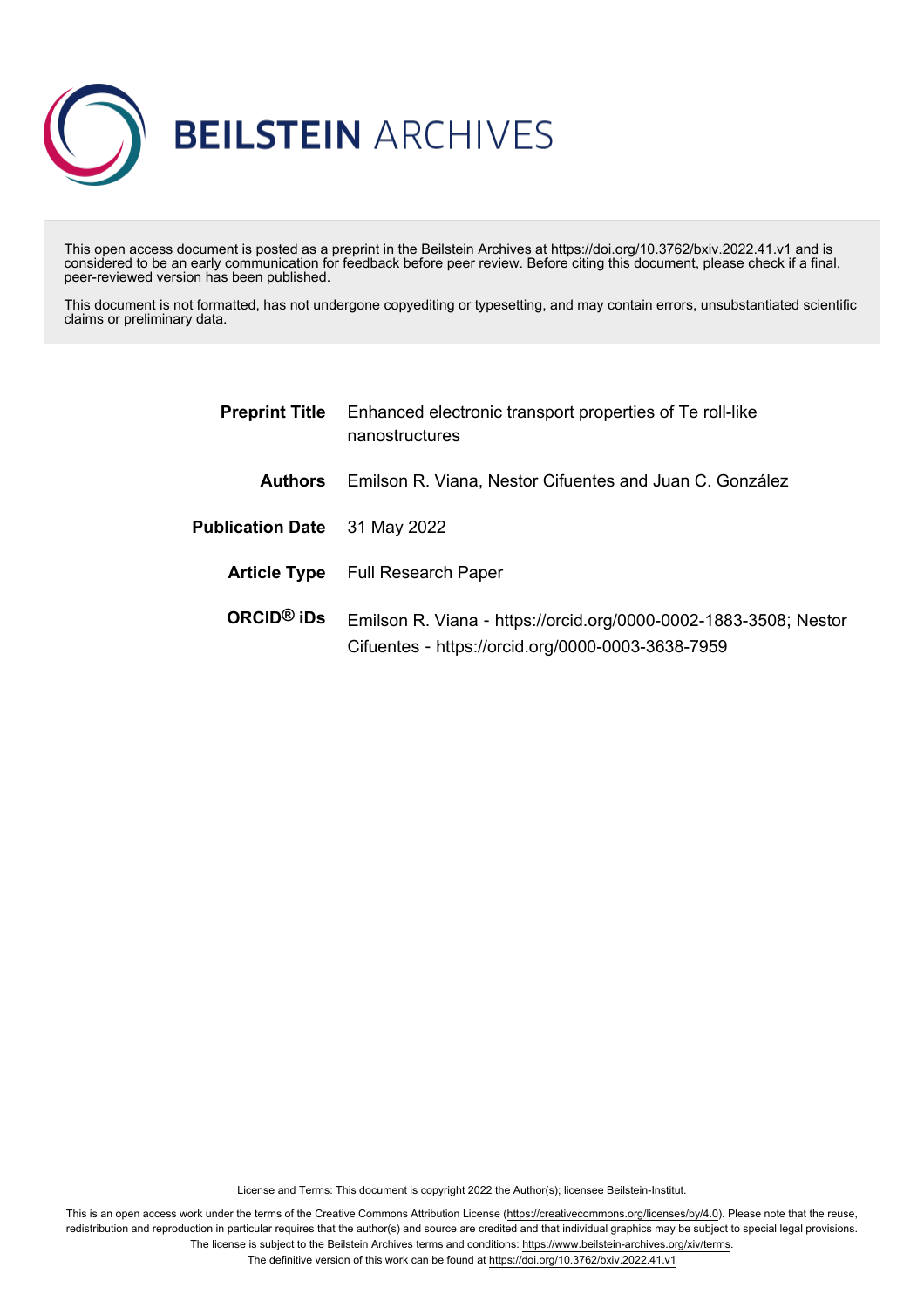### **Enhanced electronic transport properties of Te roll-like nanostructures**

*E. R. Viana1\* , N. Cifuentes<sup>2</sup> , J. C. González<sup>2</sup>*

<sup>1</sup> Departamento Acadêmico de Física, Universidade Tecnológica Federal do Paraná, Campus Curitiba, 80230-901, Curitiba, Brazil.

<sup>2</sup> Departamento de Física, Universidade Federal de Minas Gerais, 30123-970, Belo Horizonte, Brazil.

Keywords: *Tellurium, Nanobelts, Hopping Conduction, Electrical Characterization, Field Effect Transistors.*

\*Corresponding author: emilsonjunior@professores.utfpr.edu.br

## **Abstract**

In this work, the electronic transport properties of Te roll-like nanostructures were investigated in a broad temperature range by fabricating single nanostructure back gated field-effect-transistors by photolithography. These one-dimensional nanostructures, with a unique roll-like morphology, were produced by a facile synthsis and extensively studied by scanning and transmission electron microscopy. The nanostructures are made of pure and crystalline Tellurium with trigonal structure (t-Te), and exhibit a p-type conductivity with enhanced field-effect hole mobility between 273 cm<sup>2</sup>/Vs at 320 K and 881 cm<sup>2</sup>/Vs at low 5 K. The thermal ionization of shallow acceptors, with a small ionization energy between 2 and 4 meV, leads to free hole conduction at high temperatures. The free hole mobility follows a negative power law temperature behavior, with exponent between - 1.28 and -1.42, indicating strong phonon scattering in this temperature range. At lower temperatures, the electronic conduction is dominated by Nearest-Neighbor Hopping (NNH) conduction in the acceptors' band, with a small activation energy  $E_{NNH} \sim 0.6$  meV and acceptors concentration of  $N_A \sim 1x10^{16}$  cm<sup>-3</sup>. These results demonstrate the enhanced electrical properties of these nanostructures, with a small disorder, and superior quality for nanodevice applications.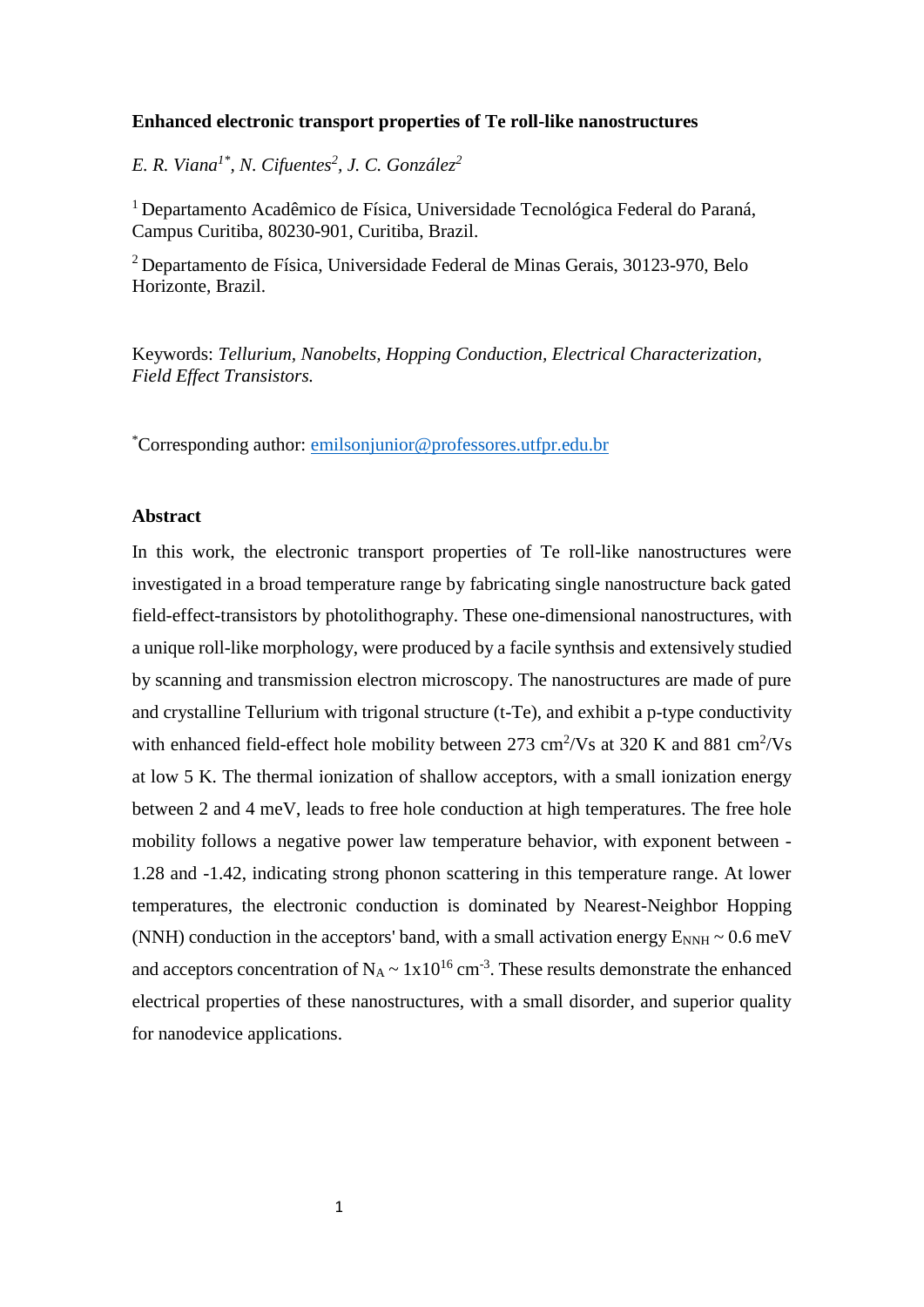### **1. Introduction**

The elemental chalcogen, Tellurium (Te), which is a rare element (0.002 ppm) in the Earth's crust and a well-known p-type and narrow band-gap (~0.35 eV at room temperature) semiconductor material. Tellurium is widely used in thermoelectric devices, piezoelectric devices, photoconductive devices, gas sensing, nonlinear optical devices, solar cells, photonic crystals, holographic recording devices, radioactive cooling devices, field-effect transistors, and infrared acoustic-optic deflectors [2-7].

Several chemical and physical methods have been recently developed to synthesize Te-based nanostructures, like monolayers (MLs), nanoparticles (NPs), nanorods (NRs), nanowires (NWs), nanobelts (NBs), nanotubes (NTs), nanoflowers (NF) and chiral nanostructures [6-10]. Trigonal-Tellurium (t-Te) MLs have also been recently proposed as a silicon successor for nanoelectronics because of their high hole mobility and current density [11]. Combining these electrical properties with the facile synthesis of onedimensional nanostructure foresight potential applications of this material in nanoelectronic-optoelectronic integrated devices. However, a few works have been dedicated studying the electrical transport in Te-based one-dimensional nanostructures [12-15]. Te NTs have shown a metallic character and decreasing electrical resistivity with temperature [12]. Te NWs encapsulated in boron nitride nanotubes have shown a large current-carrying capacity and p-type semiconducting characteristics, that can be reversed to n-type behavior after  $Al_2O_3$  capping [13]. Theoretical works have also demonstrated that n-type single trigonal-Te NWs field-effect transistors (FETs) outperform the ones built on three trigonal Te NWs [15]. One important nanostructured group, different from hollow nanotubes and solid nanowires, corresponds to NBs. NBs have a well-defined geometry with a uniform rectangular cross-section along their entire length. This particular morphology establishes them as a strong candidate for providing a thorough understanding of dimensionally confined transport phenomena, as presented in  $SnO<sub>2</sub>$ NBs. Moreover, Strain-induced polarization charges have been studied in p-type Te NBs [14].

In this work, we have studied the electronic transport properties of a distinct onedimensional t-Te nanostructure with a roll-like morphology, which resembles cinnamon sticks. The nanostructures were obtained by a facile PVP-assisted hydrothermal route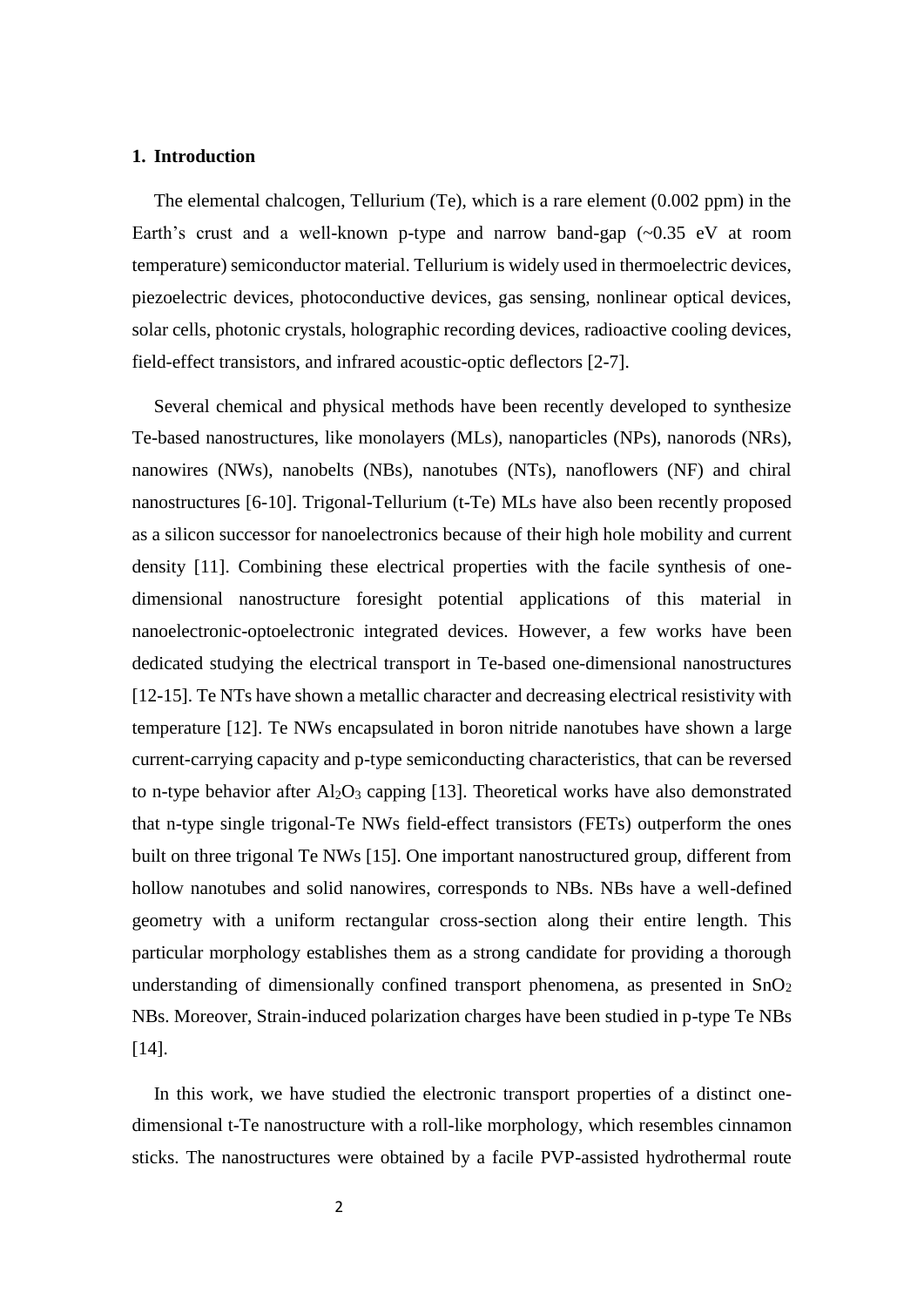under mild conditions. A large quantity of these polycrystalline nanostructures with diameter between 100-900 nm and wall thickness around 50 nm were synthesized, and characterized by scanning electron microscopy (SEM), energy dispersive X-ray spectroscopy (EDS), transmission electron microscopy (TEM) and selected area electron diffraction (SAED). Individual Te roll-like nanobelts were connected in back-gate FETs and measured to characterize the electronic transport as a function of temperature. To our best knowledge, the electronic transport in Te roll-like one-dimensional nanowires have not been achieved so far.

## **2. Methodology**

## **2.1. Growth of Te roll-like one-dimensional nanostructures.**

Te nanostructures were grown by an environmentally friendly solvothermal method by the reduction of  $Na<sub>2</sub>TeO<sub>3</sub>$  and passivation with Polyvinylpyrrolidone (PVP), reported elsewhere [16]. The procedure described Wu et al. [16] for the synthesis Te NWs was followed, with the modification of increasing the autoclave heating to  $200^{\circ}$ C. All reagents used were analytic grade, purchased from Sigma-Aldrich Chemicals Company®, and directly used without further purification.

### **2.2 Morphology, elemental analysis, and crystal structure.**

The morphology and elemental analysis of the as-prepared products were characterized by scanning electron microscopy (SEM, FEI Quanta 3D FEG) at an acceleration voltage of 15.0 kV. An EDS system attached to the SEM was employed to analyze the chemical composition. Transmission electron microscopy (TEM), high-resolution transmission electron microscopy (HRTEM) images, and selected area electron diffraction (SAED) measurements were carried out in a FEI Tecnai G2-20 S-TWIN operated at 200 kV in a bright-field (BF) TEM mode. EDS point acquisitions were also performed during TEM analysis by using a silicon drift detector (SDD) from Oxford Instruments.

#### **2.3. Electronic transport.**

The electronic transport properties of the sample were investigated by acquiring and modeling the transfer and gate curves of Te roll like single nanostructure back gate FETs, as well as the electrical resistivity of the nanostructures as a function of temperature from 5K to 400 K. The transport measurements were carried out in a low-noise homemade system for electrical characterization of FETs devices [17-19]. FETs devices were built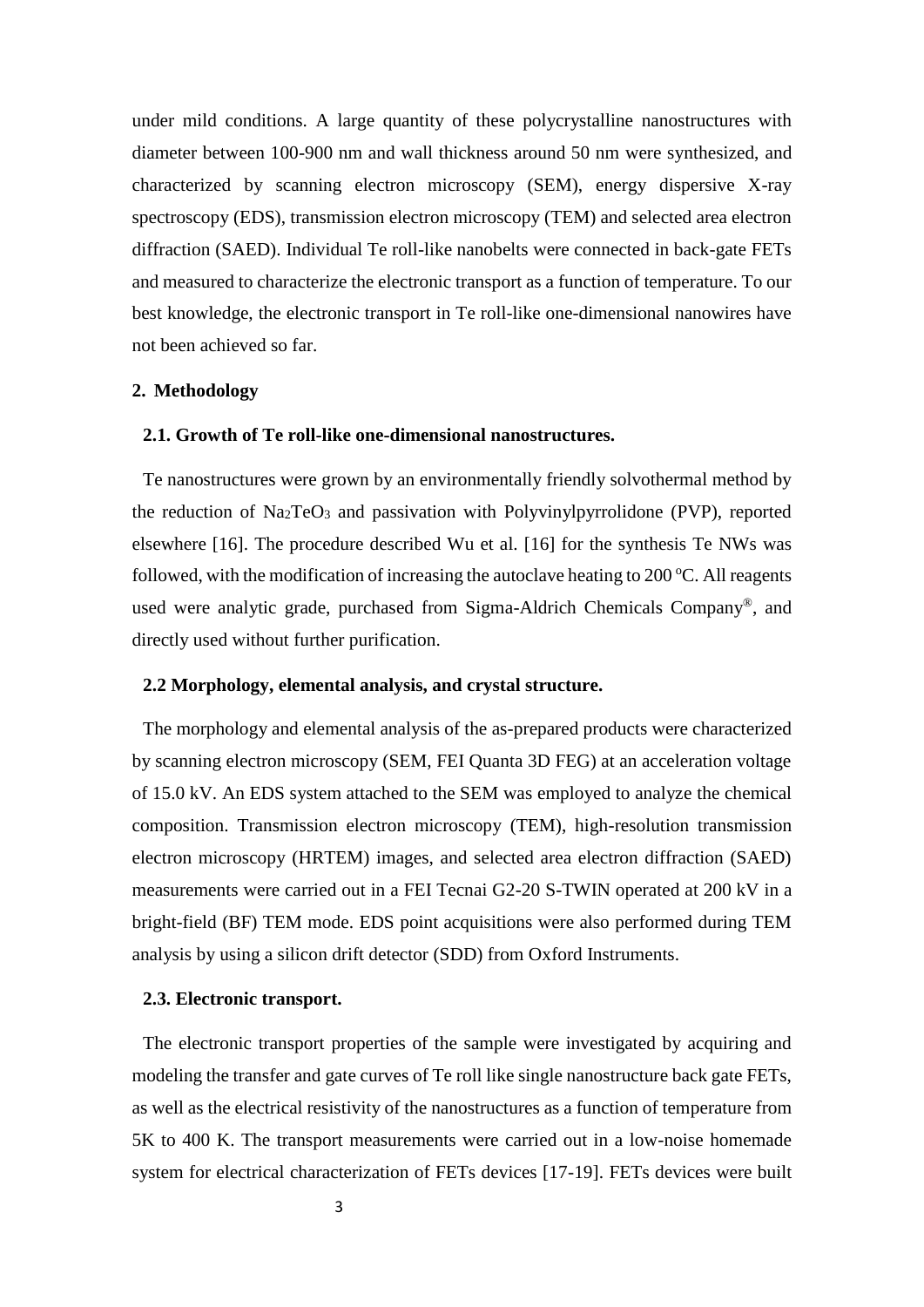by laser writing optical lithography on  $1x1$  cm<sup>2</sup> degenerate Si (100) substrates covered by a 300 nm thick high-quality  $SiO<sub>2</sub>$  layer. A Cr(10 nm)/Au(100 nm) bilayer was thermally evaporated on the sample to produce good Ohmic contacts. This procedure follows the methodology developed for single nanobelt back gated FETs [17-20].

## **3. Results and Discussion**

The morphology of the as-prepared Te roll-like one-dimensional nanostructures is shown in Figure 1. Figures 1(a) and 1(b) display a representative overview of the nanostructures, which shows that the prepared samples are composed of large-scale rolllike one-dimensional nanostructures. Most nanostructures exhibit a flat end and a tip at the other extreme. The size distribution of the nanostructures is shown in the inset of Figure 1(b), with a mean diameter of around 550 nm. Due to the tip at the end of the nanostructures, the diameters were measured at approximately the center part, where the size is uniform. The wall thickness of the nanostructures was found between 45 nm and 55 nm.



Figure 1. SEM images at different magnifications of the roll-like Te nanostructures (a)-(c) and (d) the EDS spectra of the sample. In the inset of (b), the histogram of the diameter distribution of the nanostructures.

Figure 1(c) shows a high-magnification SEM image of the nanostructures, which vividly demonstrates the surface rugosity and the lateral opening along the growth axis of the roll-like structure. Elemental analysis of the nanostructures is shown in Figure  $1(d)$ , where the strong Te peaks and a residual oxygen peak in the EDS spectrum demonstrate the chemical composition of the nanostructures. To our best knowledge, this morphology has not been reported for hydrothermal synthesis of Te nanostructures. Though, similar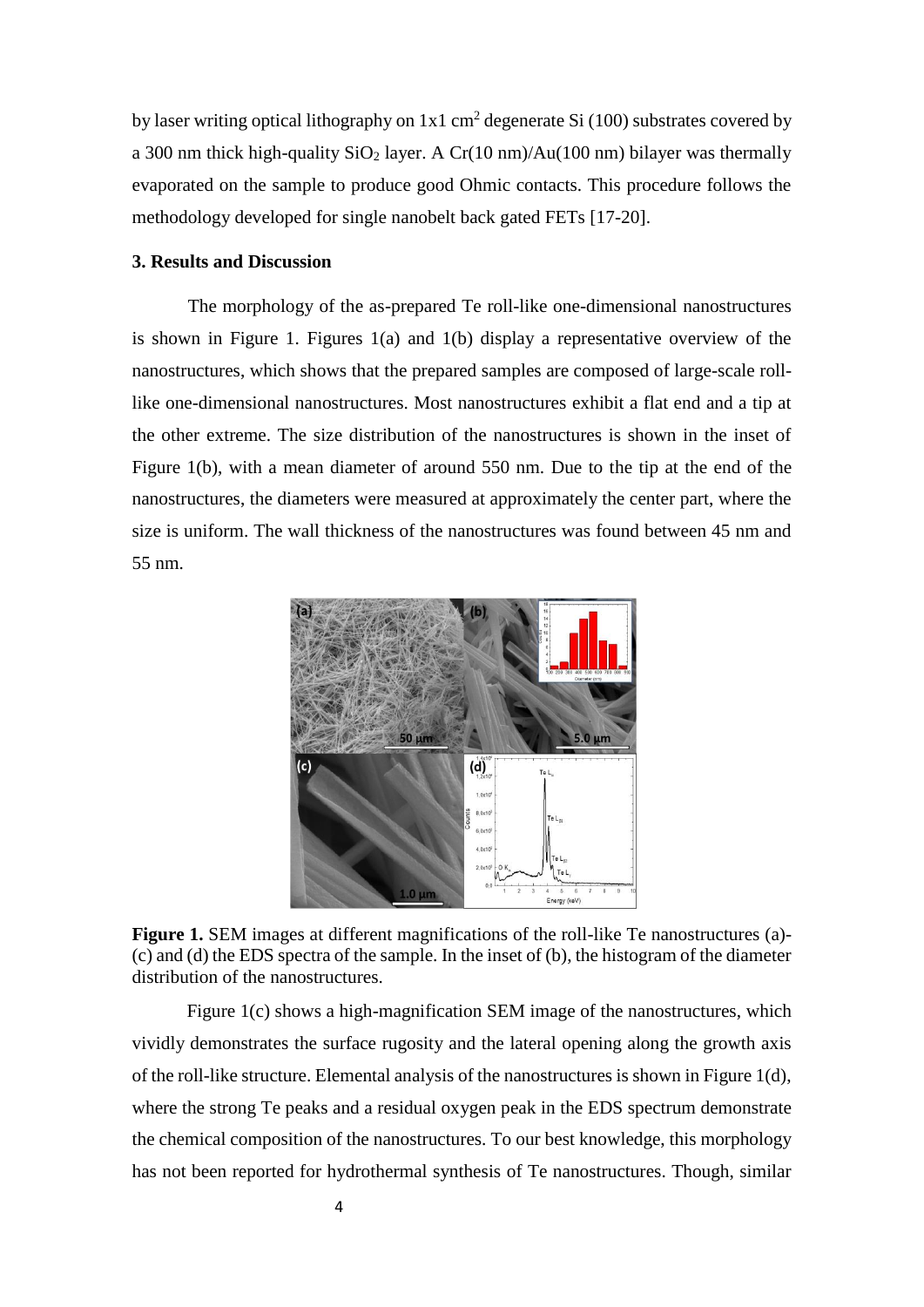morphologies have been observed in Te scroll-like nanostructures grown by reflux processes [21] or Te shuttle-like scrolled nanostructures produced by amino acids controlled hydrothermal growth [22]. However, the typical seed at the center of the scrolllike nanostructure grown by reflux processes was not observed in our case, nor characteristic sharp tip at both ends of the shuttle-like scrolled Te NTs.

Figure 2 shows TEM images and the corresponding SAED patterns of the rolllike Te nanostructure. The SAED patterns shown in Figure 2(b)/2(d) were acquired from the marked circular area in Figure  $2(a)/2(c)$ , respectively. Next to the tip of the nanostructure, in Figure 2(b), and next to the flat end of the nanostructure in Figure 2(d). Detailed analysis of the SAED patterns, acquired along the [-1-20] zone axis, using CrysTBox software [23, 24] demonstrate that the roll-like nanostructure is crystalline. The one-dimensional nanostructure was found to present the trigonal crystal structure of bulk Te, growing in the [001] orientation (indicated by a white arrow in the SAED patterns) along the longitudinal direction (parallel to the axis of the Te nanostructure) and [210] growth toward the transverse direction (perpendicular to the growth axis). The [001] growth direction is usually observed in one-dimensional t-Te nanostructures and attributed to the anisotropy of Te crystal structure [21, 22]. However, a Fast Fourier transform (FFT) analysis of different areas of HRTEM images (see Figure 3(a)) shows that the nanostructures are polycrystalline, with well-oriented large grains and rotated small grains at the edges. Small amorphous areas were observed at the edges of the nanostructures. However, the well-defined SAED spot patterns of Figure 2(b) and 2(d), as well the FFT patterns in Figure 3(a) are a clear indication of the crystalline nature of the nanostructures. The expected diffuse halo or broad circles associated with the diffraction of amorphous/nanocrystalline materials [25] were not observed. The EDS point analysis (see Figure 3(b)) shows that nanostructures are constituted by Te, in agreement with the results of the SAED analysis and the above presented EDS analysis of the sample, fig.1(d).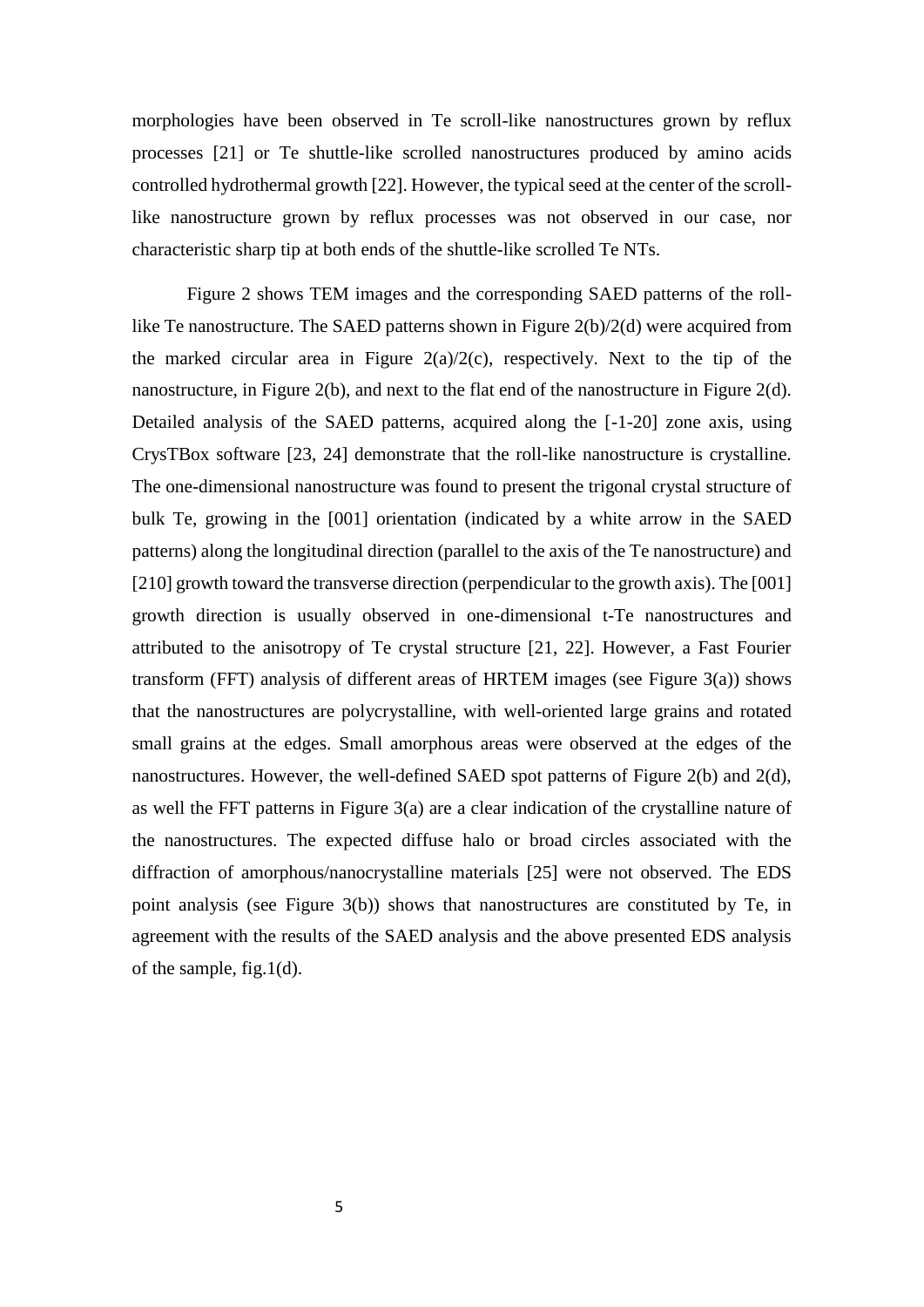

Figure 2. TEM image and SAED patterns of the flat end, (a) and (b), and tip, (c) and (d), of a roll-like t-Te one-dimensional nanostructure.



**Figure 3.** (a) HRTEM image of the roll-like t-Te one-dimensional nanostructure with FFT patterns in different regions of the sample. (b) The EDS spectra of the corresponding nanostructure.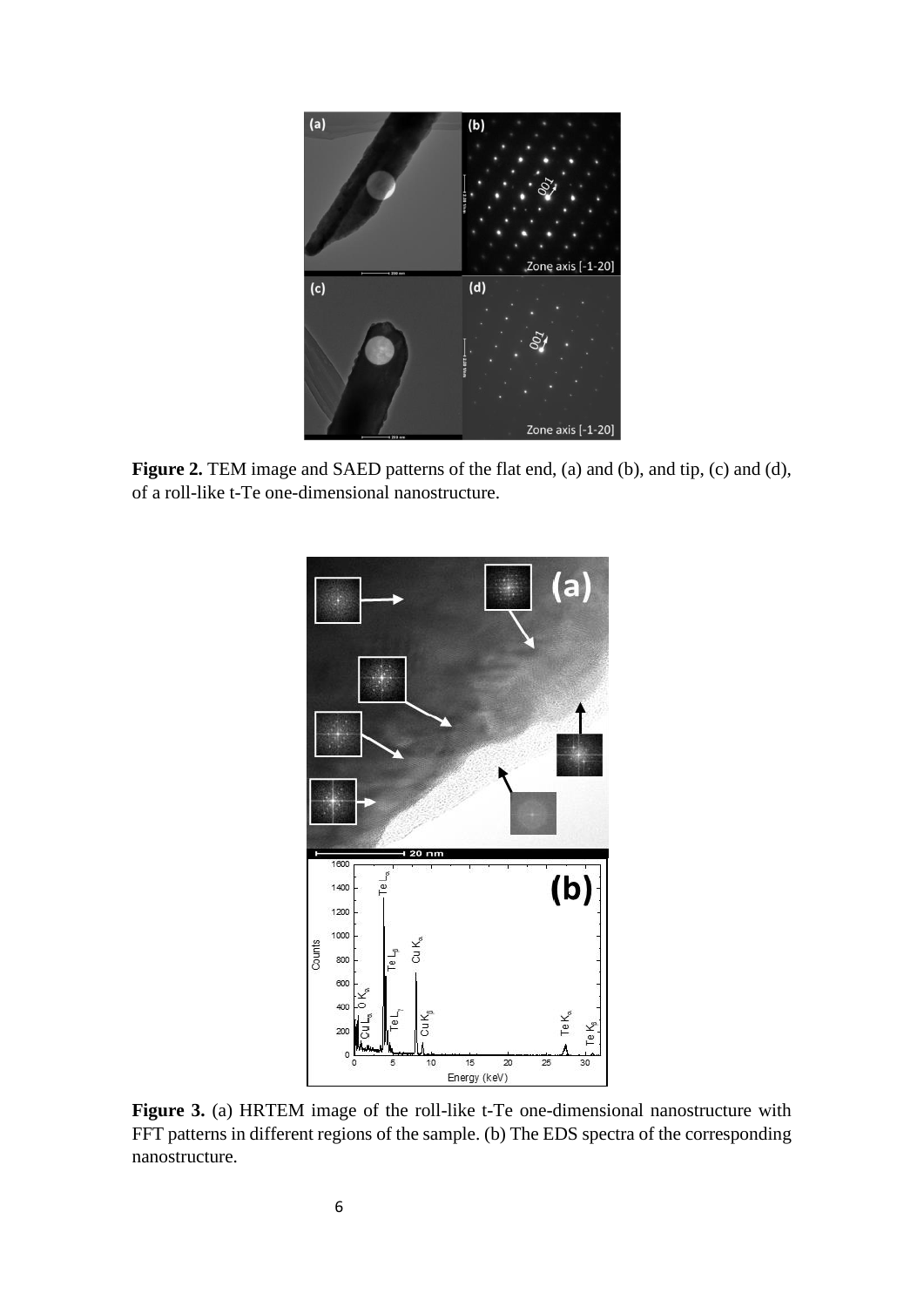The transfer characteristics of the t-Te NW-1 roll like FET ( $I_{ds} - V_g$  curve) at 320 K and 5 K are shown in Figure 4 for  $V_{ds} = 10$  mV. There is a strong increase of the transconductance  $(g_m = d(I_{ds})/d(V_g))$  of approximately 30x, from 0.53 nA/V at 300 K to 17 nA/V at 5 K. The p-type character of the NW is clear from these curves. Recently, band structure calculations of t-Te have revealed that a unique structure of the valence band at the H point in the Brillouin zone provides conduction channels for holes [26, 27]. The fourfold degenerate valence band, at the H point, is split into two non-degenerate H4 and H5 bands and a doubly degenerate lower H6 band, due to the strong spin-orbit coupling in the Te. Both the H4 and H5 bands lie close to the Fermi level and therefore contribute to hole transport, while the H6 band lies at a lower energy position and does not significantly contribute holes to the conduction.



**Figure 4.** The transfer characteristic  $(I_{ds}-V_{g})$  of a single roll-like t-Te NW-1 onedimensional nanostructure back gated FET acquired at 5K and 320 K.

Field effect hole mobility  $(\mu_h)$  and concentration  $(p)$  were estimated from the I<sub>ds</sub>- $V<sub>g</sub>$  curve using a parallel capacitor model for the FET [20, 28]. This model has been successfully used to analyze the electronic properties of single semiconductor NWs of different cross-sections and materials such as ZnO [28], SnO<sub>2</sub> [17, 20] and GaAs [18, 19, 29]. In this case, the calculations were done using  $\mu_h = g_m L^2 / (V_{ds} C_{ox})$  and  $p = 1 / (e \rho \mu_h)$ ,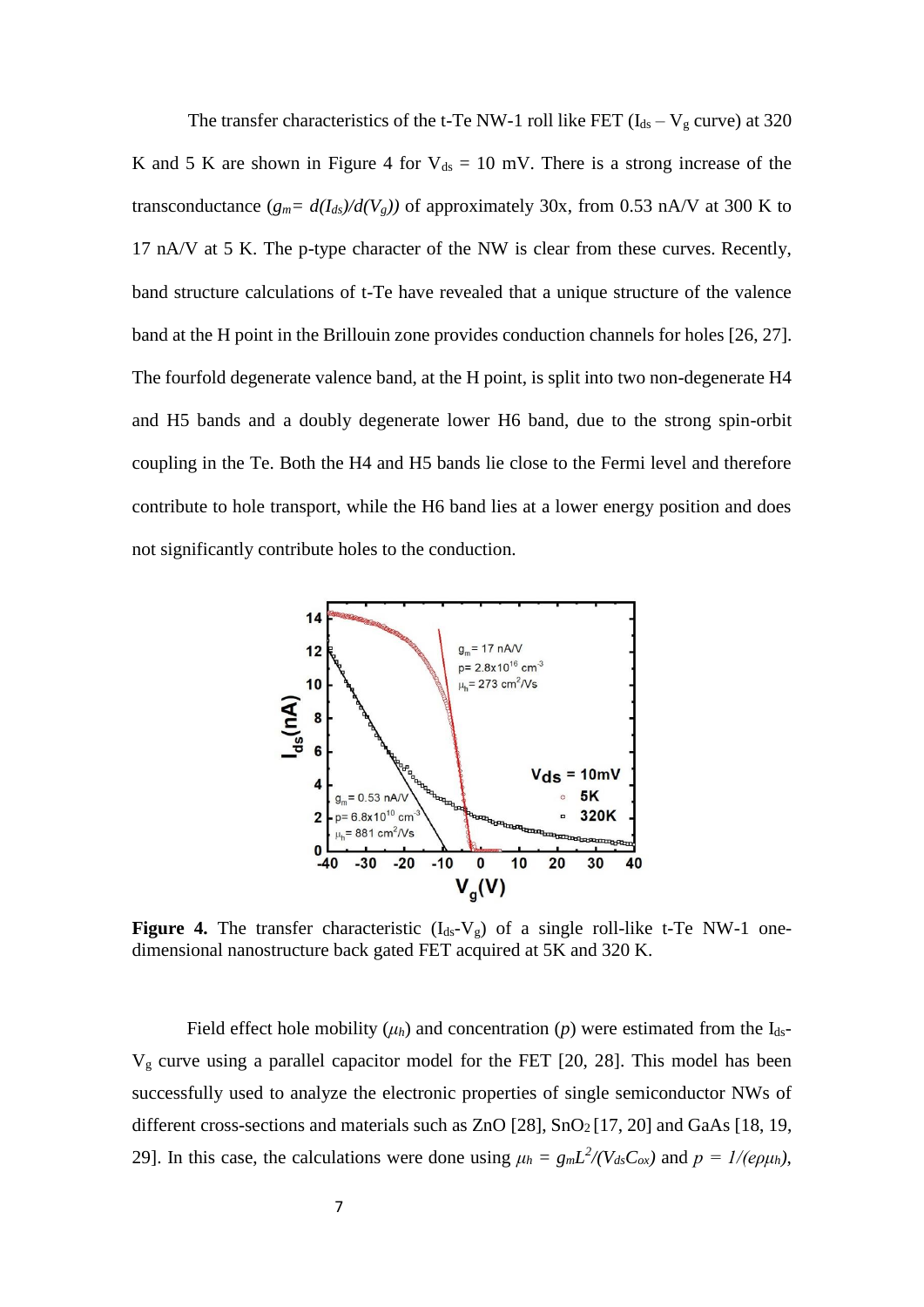where  $g_m = dI_d/dV_g$  is the transconductance,  $\rho$  is the resistivity,  $C_{ox}$  is the gate capacitance, and *e* is the electronic charge. For a flat nanostructure, the gate capacitance can be obtained by a simple parallel plate approximation, given by  $C_{ox} = \varepsilon_0(\varepsilon_{av})wL/d_{SiO2}$ , *and*  $\rho = (R.w.t/L)$ . Where  $\varepsilon_0$  is the permittivity of free space,  $\varepsilon_{av} = 1.95$  is the averaged relative permittivity of  $SiO_2$  /air interface for the FET [20, 30],  $w = 550$  nm, t = 50nm, and  $L = 5.97 \mu m$ , are the diameter and thickness of the nanostructure, and the length of the FET channel, respectively. The thickness of the dielectric layer  $(SiO<sub>2</sub>)$  in the capacitor is *dSiO2* = 300 nm.

Figure 4 shows the transfer curves  $(I_{ds}-V_g)$  of a single roll-like t-Te NW-1 onedimensional nanostructure back gated FET acquired at 5K and 320 K, as well as the calculated values of  $g_m$ , *p* and  $\mu_h$ . The hole mobility was estimated to be  $\mu_h(320 \text{ K}) = 273$ cm<sup>2</sup>/Vs and  $\mu_h$ (5 K) = 881 cm<sup>2</sup>/Vs, while the hole concentration was estimated to be  $p(320)$ K) =  $2.8 \times 10^{16}$  cm<sup>-2</sup> and  $p(5 \text{ K}) = 6.8 \times 10^{10}$  cm<sup>-3</sup>.



**Figure 5.** Resistivity as a function of temperature for the t-Te roll-like NW-1 and NW-2.

The measured electrical resistivity of NW-1 and NW-2, as a function of temperature, from 300K down to 5K, is shown in Figure 5. Two linear regions can be observed at high and low temperatures, corresponding to the thermally activated conduction ( $\sigma_{TA}$ ) of free holes and the nearest-neighbor hopping (NNH,  $\sigma_{NNH}$ ) [31-34], respectively.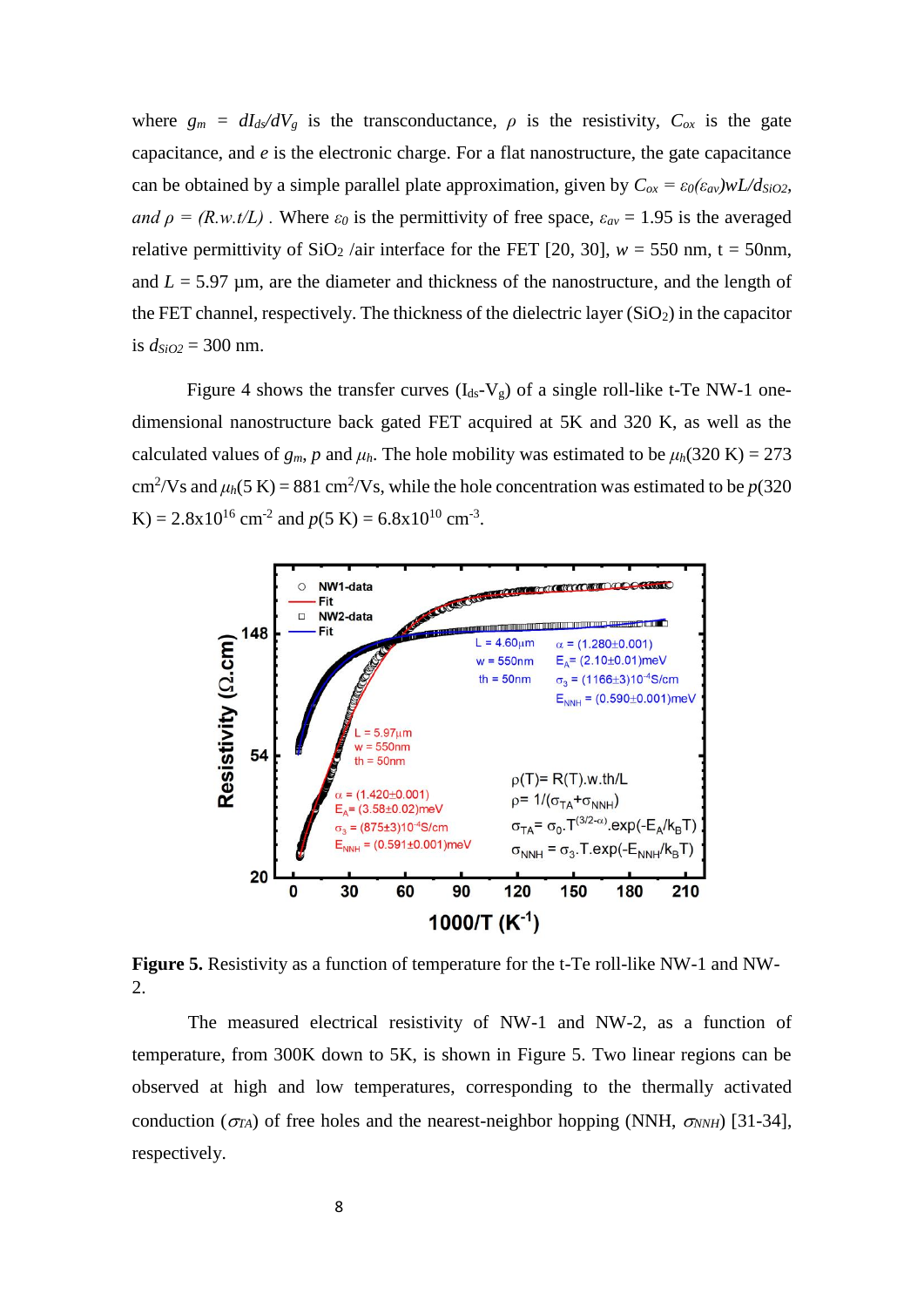In the high-temperature region, the thermally activated conduction can be expressed as [34]:

$$
\sigma_{TA}(T) = e\mu_h(T)p(T) \tag{eq.1}
$$

$$
\mu_h(T) \approx \mu_0 T^{-\alpha} \tag{eq.2}
$$

$$
p(T) \approx N_V^{eff} T^{3/2} e^{-\frac{E_A}{k_B T}}
$$
 (eq.3)

where  $\mu_0$  is a constant. Since the mobility is mainly limited by phonon scattering at high temperatures,  $\alpha$  is close to 3/2 [34, 35].  $N_v^{eff}$  is the effective density of states of the valence band,  $E_A$  is the shallow acceptor ionization energy [34], and  $k_B$  is the Boltzmann's constant.

At lower temperatures, most of the free holes are recaptured by the acceptors and cannot be thermally excited back to the valence band [31, 34]. In this case, the thermally activated conduction of free holes becomes less important, and hole hopping directly between acceptor states in the impurity band becomes the primary conduction mechanism [31-34].

In this case, conduction is realized through NNH of charge carriers with small activation energy directly over impurity states. The conductivity in the NNH model is given by [36]:

$$
\sigma_{NNH}(T) = \sigma_3 T e^{\frac{-E_{NNH}}{k_B T}}
$$
 (eq.4)

$$
E_{NNH} = \frac{0.99e^2 N_A^{1/3}}{4\pi\varepsilon_0 \varepsilon_r} \tag{eq.5}
$$

where  $\sigma_3$  is a constant,  $E_{NNH}$  is the activation energy for NNH conduction,  $N_A$  is the acceptor concentration, and  $\varepsilon_r = 53.5$  is the relative permittivity of t-Te [37].

Considering both TA and NNH conduction mechanisms, it is possible to extract some of the above-mentioned parameters by fitting the resistivity data of NW-1 and NW-2 (fig.5) with  $\rho(T) = \frac{I}{\sigma_{TA}(T)} + \sigma_{NNH}(T)$ . This model explains well our NW-1 and NW-2 data over the whole temperature range. To our best knowledge, the ionization energy of shallow acceptors has not been reported for t-Te nanostructures. The ionization energy of shallow acceptors can be calculated, as being 4 meV, from the hydrogenic model [34] using the holes effective mass  $m_h = 0.91m_0$  for t-Te [38]. The theoretical value is in excellent agreement with our experimental values of  $E_A = 2.10$  meV and  $E_A = 3.58$ meV,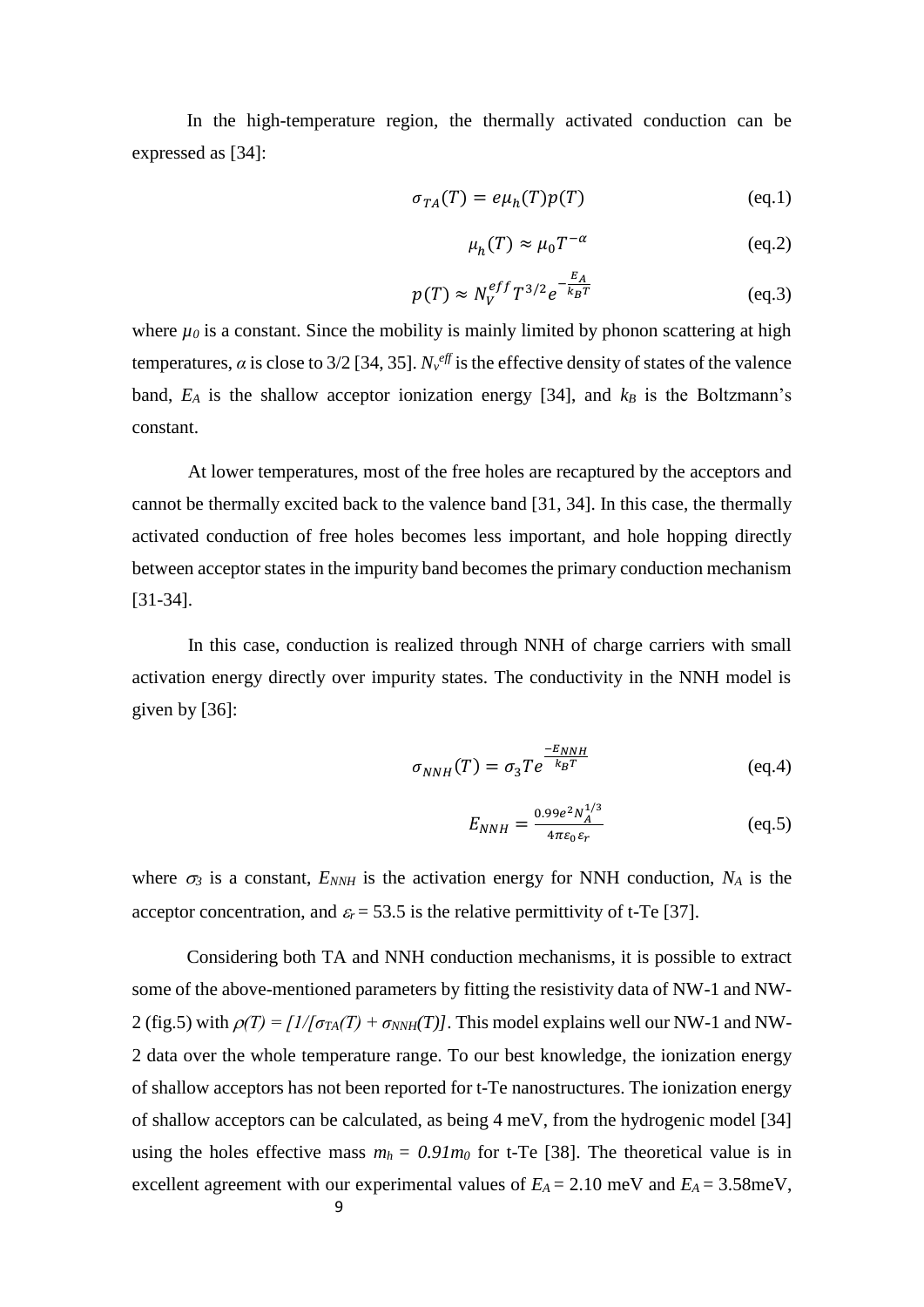found through the analysis of the resistivity data (Fig.5). These values are surprisingly small compared to the larger ionization energy of acceptors (near 1 eV) in semiconductors with small valence band effective mass [39, 40]. However, the very large relative permittivity of t-Te,  $\varepsilon_r = 53.5$ , should also be considered.

The temperature dependence of the hole mobility in t-Te one-dimensional nanostructures has not been reported to the best of our knowledge. However, for bulk crystals and temperatures above 77 K, a power-law  $\mu \sim T^{-1.5}$  [38] or weaker was registered in the literature [35, 41]. The power-law strongly depends on the doping level of the t-Te crystals [35]. In our case, a weaker dependency with  $\alpha = (1.420 \pm 0.001)$  and  $(1.280 \pm 0.001)$ 0.001), (Eq.2), for NW-1 and NW-2, was found, demonstrating strong scattering by phonons in this temperature range.

At lower temperatures, the electronic conduction is dominated by NNH in the acceptors band with a low activation energy  $E_{NNH} \sim 0.59$  meV for both NWs. These values of  $E_{NNH}$  correspond to a concentration of acceptors of  $N_A \sim 1 \times 10^{16}$  cm<sup>-3</sup> for both NWs. Due to the small acceptor ionization energy, the acceptor band will be completely ionized at high temperatures, and the acceptor concentration can be compared with the hole concentration found at 320 K  $(2.8x10^{16} \text{ cm}^2)$ . These values are in excellent agreement, corroborating our interpretation of the temperature dependence of resistivity.

The temperature behavior of the resistivity of the t-Te roll-like nanostructures is somehow different than previously reported for t-Te bulk crystals and NWs. The first striking characteristic of previous reports is the metallic-like character of some bulk crystals [35, 41, 42] and NWs [45] at high temperatures, revealed by a decrease the electrical resistance as the temperature drops. This behavior is not observed in our material, which presents a semiconductor behavior over the whole investigated temperature range. At low temperatures, the electronic conduction in t-Te bulk [46, 47] and NWs [45] has been associated with variable range hopping (VRH). VRH conduction of Mott ( $\sigma_M \sim \exp(T_M/T)^{1/4}$ ) and Efros-Shklovskii ( $\sigma_{ES} \sim \exp(T_{ES}/T)^{1/2}$ ) types has also been reported in chalcogenide semiconducting materials [30, 32] and one-dimensional nanostructures [18, 19, 29, 48]. However, VRH was not observed in our t-Te roll like NWs, indicating low disorder in these nanostructures. Mobility values of more than 700 cm<sup>2</sup>/Vs have also been reported at room temperature for t-Te NWs [59]. However, in this case, the mobility was determined for elevated values of  $V_g$ , apparently far from the linear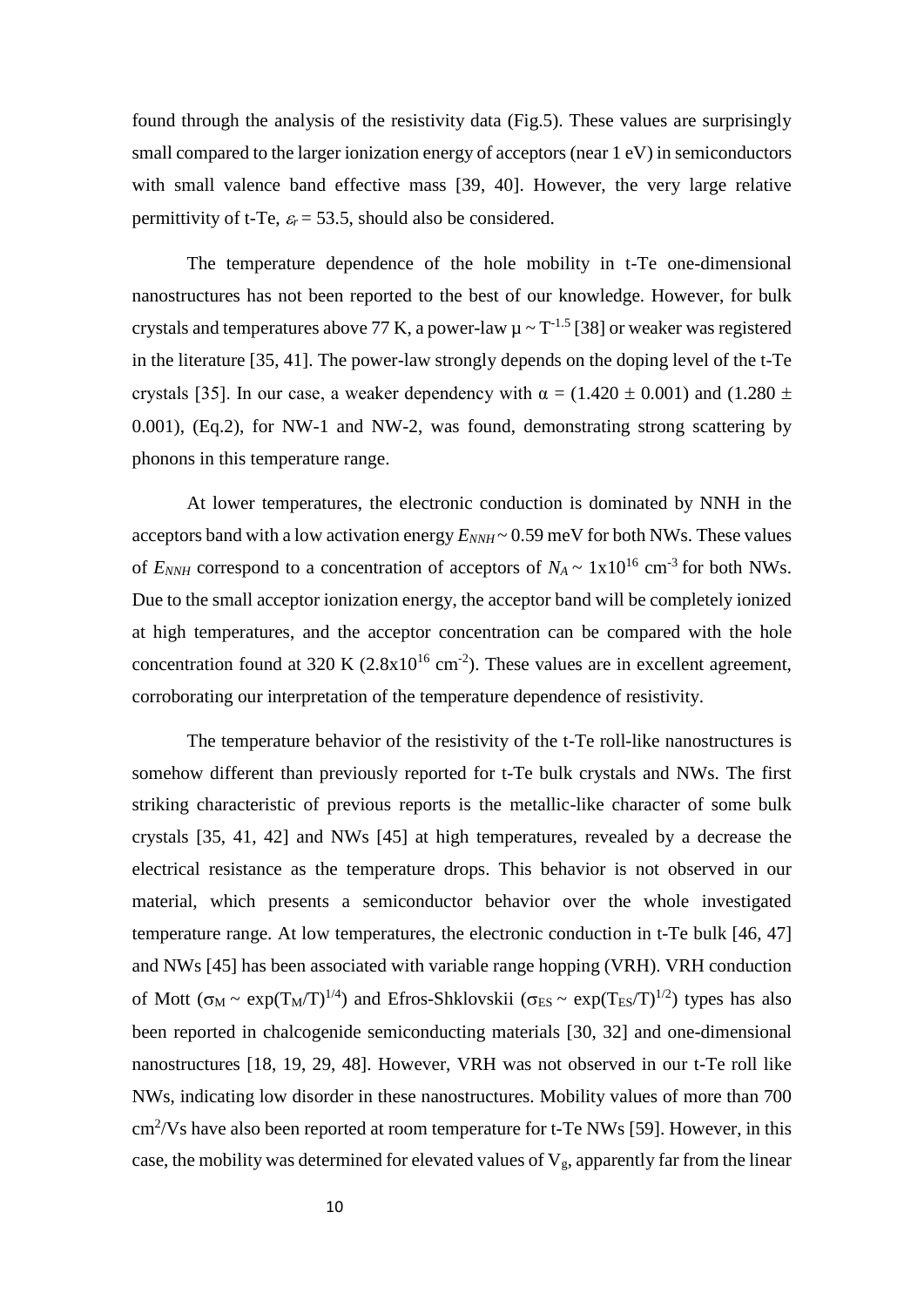region of the FET transfer characteristic. Other authors have reported t-Te NWs hole mobilities between  $72 \text{ cm}^2/\text{Vs}$  and  $349 \text{ cm}^2/\text{Vs}$ , for carrier concentration in the range of 10<sup>18</sup> cm<sup>-3</sup> using the transconductance obtained from the linear region of the transfer characteristic of the FETs [51-52]. Our reported values are significantly higher at 320 K (273 cm<sup>2</sup>/Vs) and particularly at 5 K (881 cm<sup>2</sup>/Vs), but for lower carrier concentrations,  $\sim 1 \times 10^{16}$  cm<sup>-3</sup>.

#### **4. Conclusions**

In summary, we have demonstrated the facile synthesis of morphologically unique roll-like nanostructures. Extensive electron microscopy studies confirm that these nanostructures are made of pure and crystalline Te with trigonal structure. The electronic transport properties of these nanostructures were investigated in a broad temperature range by fabricating single nanobelt back gated FET devices on  $SiO<sub>2</sub>/Si$  substrates. These nanostructures exhibit a p-type conductivity with superior room temperature field-effect hole mobility compared to bulk and nanostructures of Te previously synthesized by other methods. The analysis of the temperature dependence of the electrical resistivity shows that at high temperature, the conduction is done by free holes ionized from shallow acceptors with ionization energy between  $E_A = 2.10$  to 3.58 meV, in agreement with the expected value from the hydrogenic model. Elevated free hole mobility was also found  $(\mu_h(320 \text{ K}) = 273 \text{ cm}^2/\text{V} \cdot \text{s}, \mu_h(5 \text{ K}) = 881 \text{ cm}^2/\text{V} \cdot \text{s})$  in these nanostructures. These superior quality transport properties demonstrate the potential use of t-Te roll-like nanostructure for electronic device applications.

## **Acknowledgments**

This work was supported by the Conselho Nacional de Desenvolvimento Científico e Tecnológico (CNPq) under grant nos. 406139/2018-0, 305808/2018-4. The authors acknowledge the financial support of CAPES, Fundação de Amparo à Pesquisa do Estado de Minas Gerais (FAPEMIG) under the grant APQ-03044-17, and Fundação Araucária. The authors thank Prof. Geraldo Mathias Ribeiro for the synthesis of the nanostructures. The authors also thank Prof. Daniel Bretas Roas and the Center of Microscopy at the Universidade Federal de Minas Gerais (CM-UFMG) for the electron microscopy measurements and TEM sample preparation.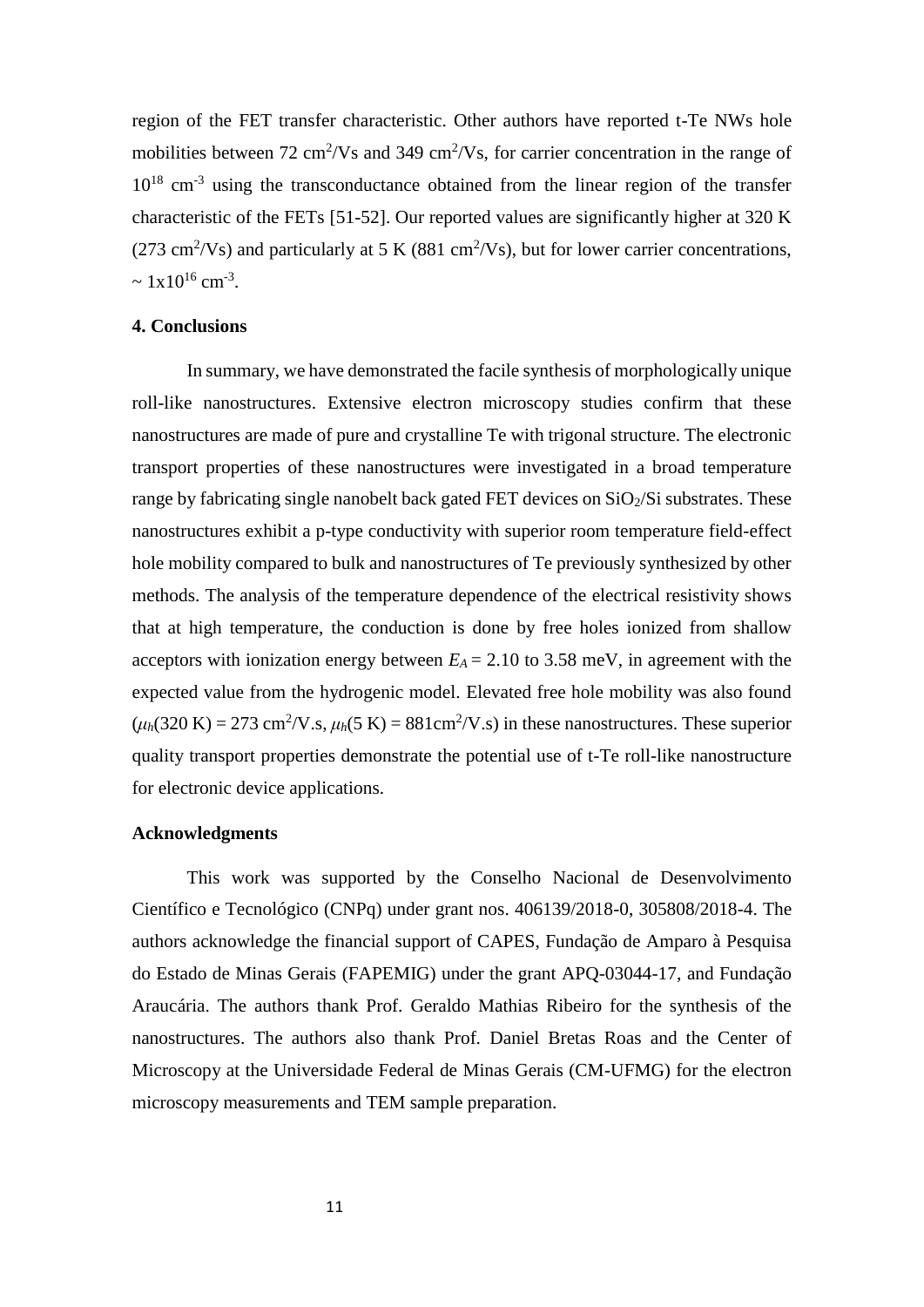# **References**

[1] B. Zare, Z. Sepehrizadeh, M. A. Faramarzi, M. SoltanyRezaee-Rad, S. Rezaie and A. R. Shahverdi, Biotechnol. *Appl. Biochem.* **2014,** *61*, 395–400. <https://doi.org/10.1002/bab.1180>

[2] H. Muhammad, H. Zhen, C. Jia-Fu, L. Jian-Wei, Y. Shu-Hong, *Tellurium Nanostructures: Synthesis, Properties, and their applications*. Doris Grey. Nova Science Publisher, New York, USA, ISBN:978-1-53610-555-1, **2017**.

[3] Kramer, A., Van de Put, M.L., Hinkle, C.L. et al.. *npj 2D Mater Appl* **2020**, *4*, 10 (2020). [https://doi.org/10.1038/s41699-020-0143-1.](https://doi.org/10.1038/s41699-020-0143-1)

[4] O. de Melo, M. Behar, J. Ferraz Dias, R. Ribeiro-Andrade, M.I.N. da Silva, A.G. de Oliveira, J.C. González. *Materials Science in Semiconductor Processing* **2019**, *97*, 17- 20. [https://doi.org/10.1016/j.mssp.2019.02.034.](https://doi.org/10.1016/j.mssp.2019.02.034)

[5] O. de Melo, A. Domínguez, K. Gutiérrez Z-B, G. Contreras-Puente, S. Gallardo-Hernández, A. Escobosa, J. C. González, R. Paniago, J. Ferraz Dias, M. Behar. *Solar Energy Materials and Solar Cells* **2015**, *138*, 17-21. [https://doi.org/10.1016/j.solmat.2015.02.025.](https://doi.org/10.1016/j.solmat.2015.02.025)

[6] O. de Melo, L. García-Pelayo, Y. González, O. Concepción, M. Manso-Silván, R. López-Nebreda, J. L. Pau, J. C. González, A. Climent-Fontae, V. Torres-Costa. *J. Mater. Chem. C* **2018**, *6*, 6799-6807. [https://doi.org/10.1039/C8TC01685B.](https://doi.org/10.1039/C8TC01685B)

[7] E. Sánchez-Montejo, G. Santana, A. Domínguez, L. Huerta, L. Hamui, M. López-López, H. Limborço, F. M. Matinaga, M.I.N. da Silva, A. G. de Oliveira, J. C. González, O. de Melo. *Materials Chemistry and Physics* **2017**, *198*, 317-323. [https://doi.org/10.1016/j.matchemphys.2017.06.031.](https://doi.org/10.1016/j.matchemphys.2017.06.031)

[8] E. Piacenza, A. Presentato, E. Zonaro, S. Lampis, G. Vallini, R. J. Turner. *Phys. Sci. Rev.* **2018**, *3*, 20170100. [https://doi.org/10.1515/psr-2017-0100.](https://doi.org/10.1515/psr-2017-0100)

[9] J-W. Liu, J. Xu, W. Hu, J.-L. Yang, S.-H. Yu. Chem *Nano Mat.* **2016**, *2*, 167 – 170. [https://doi.org/10.1002/cnma.201500206.](https://doi.org/10.1002/cnma.201500206)

[10] Z. He, Y. Yang, J.-W. Liu, S.-H. Yu. *Chem. Soc. Rev.* **2017**, *46*, 2732. [https://doi.org/10.1039/c7cs00013h.](https://doi.org/10.1039/c7cs00013h)

[11] Kramer, A., Van de Put, M.L., Hinkle, C.L. et al. *npj 2D Mater Appl* **2020**, 4, 10. <https://doi.org/10.1038/s41699-020-0143-1>

[12] W. H. Xu, J. M. Song, L. Sun, J. L. Yang, W. P. Hu, Z. Y. Ji and S. H. Yu, *Small*, **2008**, *4*, 888–893. <https://doi.org/10.1002/smll.200701227>

[13] Qin, JK., Liao, PY., Si, M. et al. *Nature Electronics* **2020**, *3*, 141–147. <https://doi.org/10.1038/s41928-020-0365-4>

[14] S. Gao, Y. Wang, R. Wang, W. Wu. *Semicond. Sci. Technol.* **2017**, *32*, 104004. <https://doi.org/10.1088/1361-6641/aa8605>

[15] Y. Yin, Z. Zhang, H. Zhong, C. Shao, X. Wan, C. Zhang, J. Robertson, Y. Guo. *ACS Appl. Mater. Interfaces* **2021**, *13*, 3387−3396.<https://doi.org/10.1021/acsami.0c18767>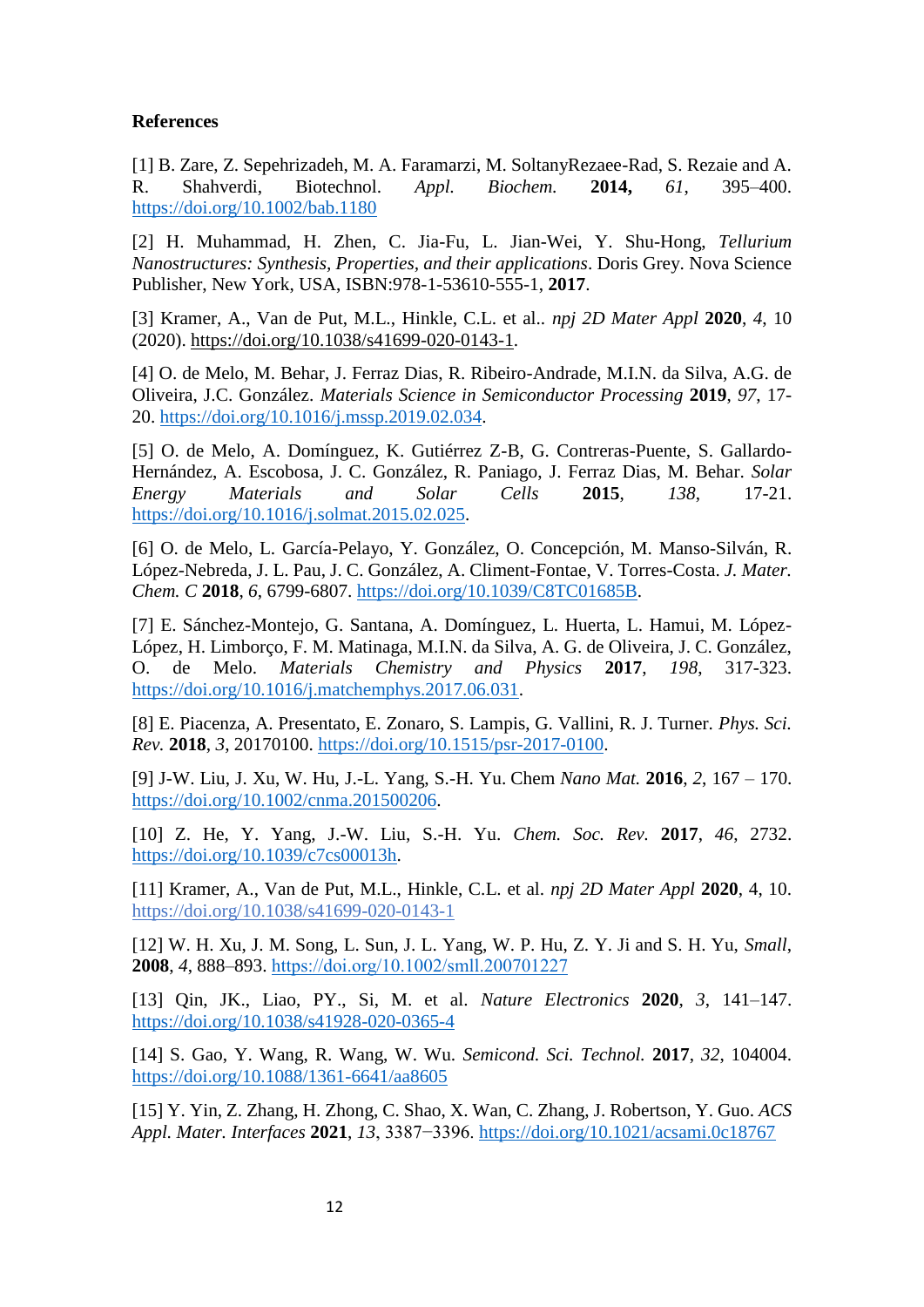[16] Wu, X., Yuan, L., Zhou, S. et al. *J. Nanopart. Res.* **2012**, *14*, 1009. <https://doi.org/10.1007/s11051-012-1009-z>

[17] E. R. Viana, J. C. González, G. M. Ribeiro, A. G. de Oliveira. *Nanoscale* **2013**, *5*, 6439-6444.<https://doi.org/10.1039/C3NR01300F>

[18] N. Cifuentes, H. Limborco, E. R. Viana, D. Roa, A. Abelenda, M. da Silva, M. Moreira, G. M. Ribeiro, A. G. de Oliveira, J. C. González. *J. Phys. Status Solidi B* **2016** *10*, 1960−1964.<https://doi.org/10.1002/pssb.201600204>

[19] N. Cifuentes, E. R. Viana, H. Limborco, D. B. Roa, A. Abelenda, M. da Silva, M. Moreira, G. M. Ribeiro, A. G. de Oliveira, J. C. González. *J. Nanomater.* **2016**, 9451319. <https://doi.org/10.1155/2016/9451319>

[20] E. R. Viana, G. M. Ribeiro, A. G. de Oliveira, J. C. González. *Nanotechnology* **2017,**  *28*, 445703.<https://doi.org/10.1088/1361-6528/aa871a>

[21] W. Zhu, W. Wang, H. Xu, L. Zhou, L. Zhang, J. Shi. *Crystal Growth & Design* **2006**, *6*, 2804.<https://doi.org/10.1021/cg060439o>

[22] Z. He, S.-H. Yu, J. Zhu. *Chem. Mater.* **2005**, *17*, 2785. <https://doi.org/10.1021/cm0503228>

[23] M. Klinger. *J. of Appl. Cryst.* **2017**, *50*, 1226-1234. <https://doi.org/10.1107/S1600576717006793>

[24] M. Klinger and A. Jäger. J. Appl. Cryst. **2015**, *48(6)*, 2012-2018. [https://doi.org/10.1107/S1600576715017252.](https://doi.org/10.1107/S1600576715017252)

[25] J. C. González, H. Limborço, R. Ribeiro-Andrade, B. C. Silva, K. Krambrock. *Adv. Electron. Mater.* **2022**, 8, 2100985. https://doi.org/10.1002/aelm.202100985.

[26] H. Peng, N. Kioussis, and G. J. Snyder, *Phys. Rev. B* **2014**, *89(19)*, 195206.

[27] L. A. Agapito, N. Kioussis, W. A. Goddard III, N. P. Ong. *Phys. Rev. Lett.* **2013**, *110(17)*, 176401.<https://doi.org/10.1103/PhysRevLett.110.176401>

[28] K. R. Sapkota, W. Chen, F. S. Maloney, U. Poudyal, and W. Wang, Sci. Rep. **2016**, *6*, 35036.<https://doi.org/10.1038/srep35036>

[29] P. Kannappan, N. B. Sedrine, J. P. Teixeira1, M. R. Soares, B. P. Falcão, M. R. Correia, N. Cifuentes, E. R. Viana, M. V. B. Moreira, G. M. Ribeiro, A. G. de Oliveira, J. C. González, J. P. Leitão. *Beilstein J. Nanotechnol.* **2017**, *8*, 2126. <https://doi.org/10.3762/bjnano.8.212>

[30] Daryoosh Vashaee, Ali Shakouria, Joshua Goldberger, Tevye Kuykendall, Peter Pauzauskie, and Peidong Yang. *J. Appl. Phys.* **2006**, 99, 054310. https://doi.org/10.1063/1.2168229

[31] N. Cifuentes, S. Ghosh, A. Shongolova, M. R. Correia, P. M. P. Salomé, P. A. Fernandes, S. Ranjbar, S. Garud, B. Vermang, G. M. Ribeiro, J. C. González. *J. Phys. Chem. C* **2020**, *124*, 7677.<https://doi.org/10.1021/acs.jpcc.0c00398>

[32] J. C. González, G. M. Ribeiro, E. R. Viana, P. A. Fernandes, P. M. P. Salomé, K. Gutiérrez, A. Abelenda, F. M. Matinaga, J. P. Leitão, A. F. da Cunha. *J. Phys. D: Appl. Phys.* **2013**, *46*, 155107.<https://doi.org/10.1088/0022-3727/46/15/155107>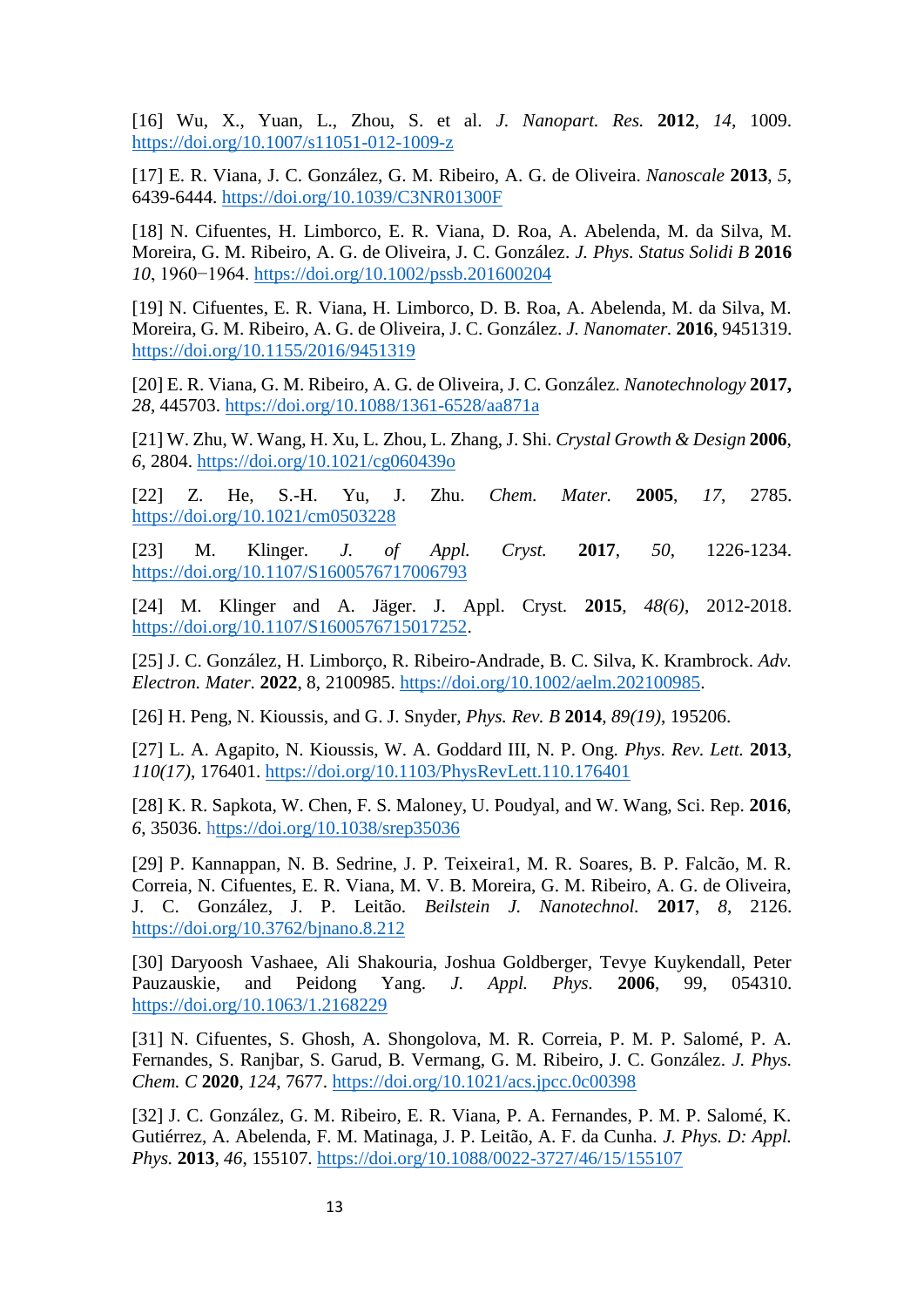[33] A . Shongalova, M. R. Correia, J. P. Teixeira, J. P. Leitão, J. C. González, S. Ranjbar, S. Garud, Vermang, J. M. V. Cunha, P. M. P. Salomé, P. A. Fernandes. *Solar Energy Materials and Solar Cells* **2018**, *187*, 219.<https://doi.org/10.1016/j.solmat.2018.08.003>

[34] D. C. Look, *Electrical Characterization of GaAs Materials and Devices* , Wiley, New York, **1989**.

[35] S. Lin, W. Li, Z. Chen, J. Shen, B. Ge, Y. Pei. *Nature Comm.* **2015**, *7*, 10287. <https://doi.org/10.1038/ncomms10287>

[36] A. L. Efros, B. I. Shklovskii. *Electronic Properties of Doped Semiconductors* , Springer, Berlin, Germany, **1985**.

[37] D. K. Sang, B. Wen, S. Gao, Y. Zeng, F. Meng, Z. Guo, H. Zhang. *Nanomaterials* **2019**, *9*, 1075.<https://doi.org/10.3390/nano9081075>

[38] S. Tanuma. *Sci. Rep. Res. Inst. Tohoku Univ. Ser. A*, **1954**, *6*, 159–171.

[39] B. P. Falcão, J. P. Leitão, M. R. Correia, M. R. Soares, F. M. Morales, J. M. Manuel, R. Garcia, A. Gustafsson, M. V. B. Moreira, A. G. de Oliveira, J. C. Gonzalez. *J. Appl. Phys.*, **2013**, *114(18)*, 183508.<https://doi.org/10.1063/1.4829455>

[40] A. C. S. Pimenta, D. C. Teles Ferreira, D. B. Roa, M. V. B. Moreira, A. G. de Oliveira, J. C. González, M. De Giorgi, D. Sanvitto, F. M. Matinaga. *J. Phys. Chem. C* **2016**, 120, 30, 17046–17051. [https://doi.org/10.1021/acs.jpcc.6b04458.](https://doi.org/10.1021/acs.jpcc.6b04458)

[41] W. Hoerstel, D. Kusnick, M. Spitzer. High-Field Transport and Low-Field Mobility in Tellurium Single Crystals. *phys. stat. sol.* (b) **1973**, *60*, 213. <https://doi.org/10.1002/pssb.2220600123>

[42] N. Zhang, G. Zhao, L. Li, P. Wang, L. Xie, B. Cheng, H. Li, Z. Lin, C. Xi, J. Ke, M. Yang, J. He, Z. Sun, Z. Wanga, Z. Zhanga, C. Zenga. *PNAS* **2020**, *117*, 11337. <https://doi.org/10.1073/pnas.2002913117>

[43] P. Skadron, V. A. Johnson. *J. Appl. Phys.* **1966**, *37*, 1912 (1966). <http://dx.doi.org/10.1063/1.1708624>

[44] K. Takita, T. Hagiwara, S. Tanaka. *I. J. Phys. Soc. Jpn.* **1971**, *31*, 1469–1478. <https://doi.org/10.1143/JPSJ.34.1548>

[45] P. Sun, C. Li, J. Xu, Q. Jiang, W. Wang, J. Liu, F. Zhao, Y. Ding, J. Houc, F. Jiang. *Sustainable Energy Fuels* **2018**, *2*, 2636.<https://doi.org/10.1039/c8se00297e>

[46] A. Phahle. *Thin Solid Films* **1977**, *41*, 235–241. [https://doi.org/10.1016/0040-](https://doi.org/10.1016/0040-6090%2877%2990408-4) [6090%2877%2990408-4](https://doi.org/10.1016/0040-6090%2877%2990408-4)

[47] J. F. Oliveira, M. B. Fontes, M. Moutinho, S. E. Rowley, E. Baggio-Saitovitch, M. B. S. Neto, C. Enderlein. *Commun. Mater.* **2021**, *2*, 1. [https://doi.org/10.1038/s43246-](https://doi.org/10.1038/s43246-020-00110-1) [020-00110-1](https://doi.org/10.1038/s43246-020-00110-1)

[48] E. R. Viana, J. C. González, G. M. Ribeiro, A. G. de Oliveira. *Phys. status solidi RRL* **2012**, *6*, 262-264.<https://doi.org/10.1002/pssr.201206161>

[49] G. Zhou, R. Addou, Q. Wang, S. Honari, C. R. Cormier, L. Cheng, R. Yue, C. M. Smyth, A. Laturia, J. Kim, W. G. Vandenberghe, M. J. Kim, R. M. Wallace, and C. L. Hinkle, *Adv. Mater.* **2018**, *30(36),* 1803109.<https://doi.org/10.1002/adma.201803109>